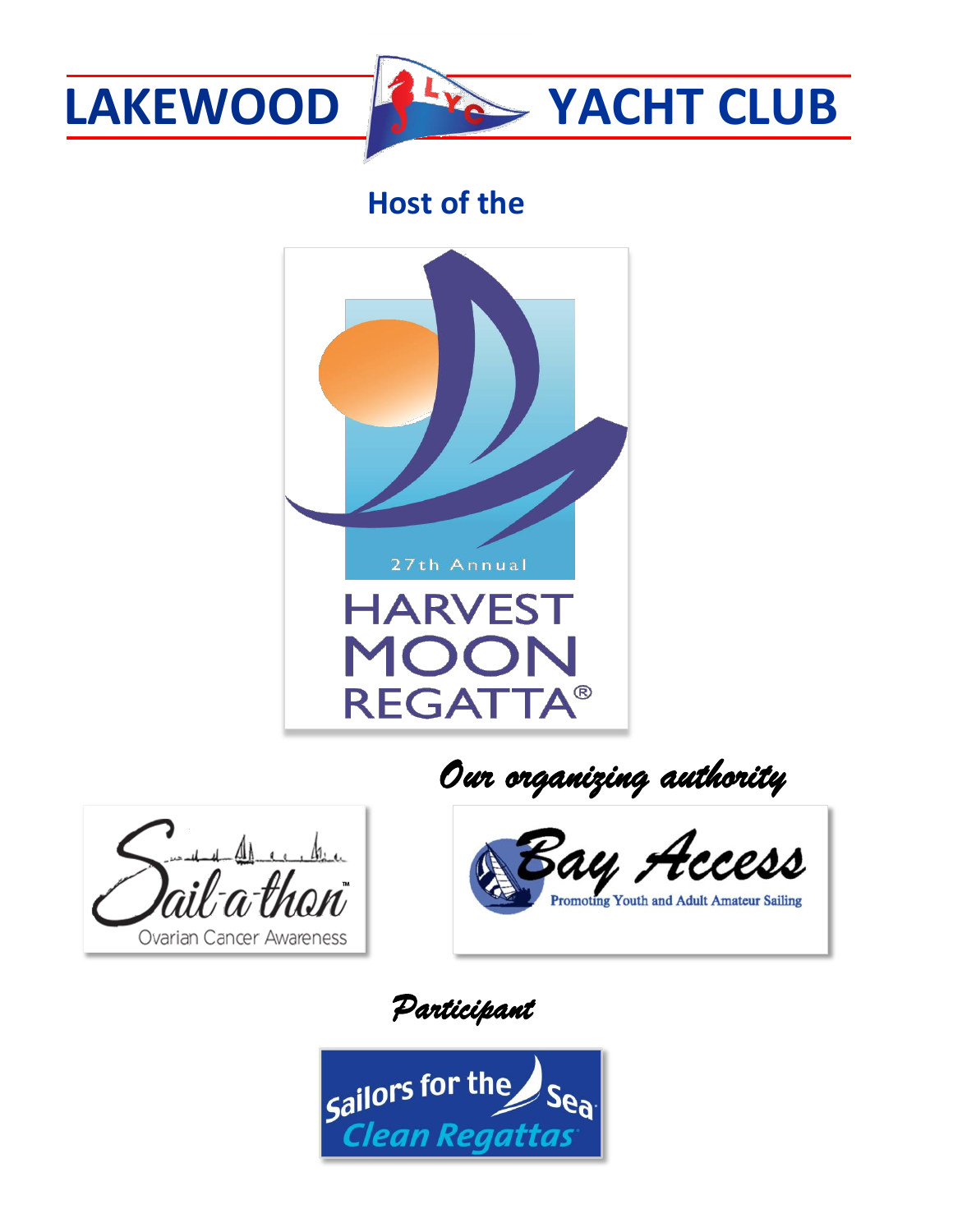# *27th Annual HARVEST MOON REGATTA***®**

October  $17^{\text{th}}$  -19<sup>th</sup>, 2013 Organizing Authority: Bay Access Hosted by Lakewood Yacht Club

# **Sailing Instructions**

#### **1. RULES**

- **1.1** The regatta will be governed by:
	- **a.** the *rules* as defined by the Racing Rules of Sailing ("R.R.S.") except as modified by the Notice of Race or by these Sailing Instructions
	- **b.** the U. S. Edition 2012 2013 *ISAF Offshore Special Regulations Governing Offshore Racing for Monohulls & Multihulls including US SAILING prescriptions*  for Category 3 ("ISAF Special Regulations"), except as modified by section 3.4 of the Notice of Race and by these Sailing Instructions; failure to meet a Category 3 requirement is not subject to protest by another boat; this modifies R.R.S. 60.1. The Race Committee may investigate a report of flagrant disregard of the Category 3 requirements and may file a protest based on its investigation
	- **c.** the rules of the Harvest Moon Regatta<sup>®</sup> Cruising Class for monohulls in
		- 1. the Cruising without Spinnaker Fleet, and
		- 2. the Cruising Spinnaker Fleet
	- **d.** the rules of the Performance Handicap Racing Fleet of Galveston Bay ("PHRF") for Monohulls competing for the Bacardi Cup and for boats in the PHRF division of the Cruising without Spinnaker Fleet
	- **e.** the rules of the Texas Offshore Multihull Association ("TOMA") for Multihulls
	- **f.** All boats are subject to random inspection for compliance with the rules upon finishing.
	- **g.** This event is designated a CLEAN REGATTA by the Sailors of the Sea organization. Boats shall fill out the survey attached to the back of these Sailing Instructions and turn it in with the Mandatory Reporting form.

#### **1.2 Modifications to ISAF Special Regulations:**

- **a. Lifelines:** Paragraph 3.14.6(c) is modified to allow vinyl or other coating on the lifelines provided any stained coating is removed to establish that the lifelines have not corroded. Competitors are advised to exercise special care to insure that any coated lifelines have been tested prior to racing, as evidence of corrosion is not always visible.
- **b. Flares:** Paragraph 4.23.1 is modified to allow the use of Coast Guard approved flares in lieu of SOLAS flares so long as the type and quantity comply with the requirements of the paragraph and they are not older than the expiration date.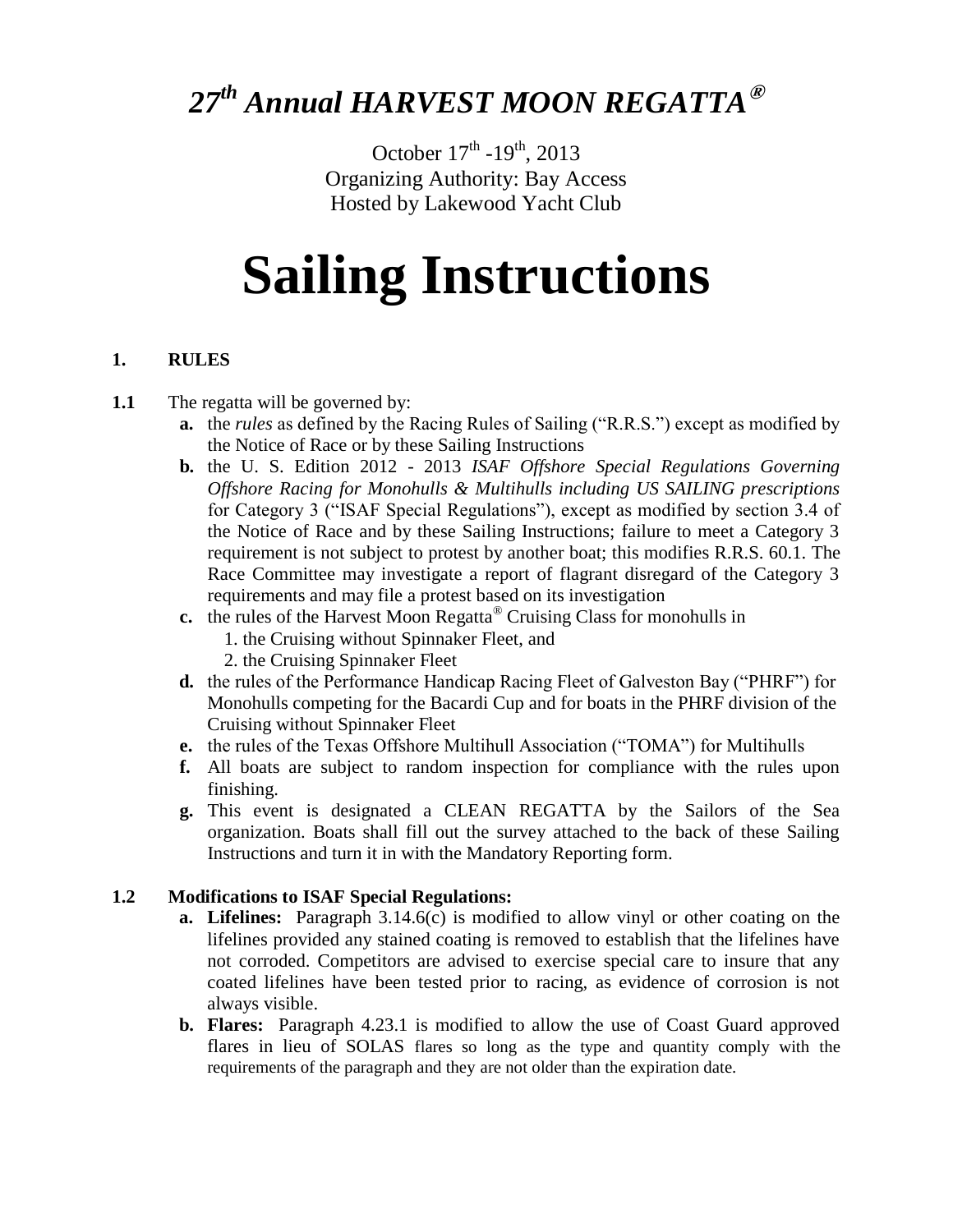- **c. Special Requirements for Pulpits, Stanchions, Lifelines on Multihulls:**  Jackstays and clipping points may be substituted for lifelines or pulpits, according to the following conditions:
	- Jackstays shall be a dedicated piece of safety equipment installed before the start of the race and remain in place until the boat is securely berthed after finishing the race.
	- $\bullet$  Jackstays must be installed to allow a crew member while clipped on to move readily between the working areas on deck and the cockpit, with minimum of clipping and unclipping operations.
	- Each crew member shall have a safety harness (or combined with inflatable vest) and tether
	- All crew members in the cockpit, on deck or nets between sunset and sunrise must be clipped on.

**1.3 Group Flags:** In the skipper's package every boat was provided with a group color flag. Beginning no later than 1 p.m. on the day of the scheduled race start, each boat shall fly her group color flag from either the backstay or a starboard shroud until she *finishes* or retires from the race.

**1.4 Competitor Number Sign:** Any boat whose sails are not marked in accordance with Appendix G of the R.R.S. shall carry on board a Competitor Number Sign. The Competitor Number Sign shall be at least 22" by 28" with the assigned competitor number in contrasting color at least 12 inches high on a white background. Assigned competitor numbers can be found on the scratch sheet in the sail number column. The "A" designates only that the number is an assigned number, and it is not part of the competitor number, and does not need to be included on the sign.

**1.5 Safety Considerations:** It is critical to the continued safety and success of the Harvest Moon Regatta<sup>®</sup> that boats obey all navigation rules of the road and do not interfere with commercial traffic. In particular:

- **a.** Keep a safe distance between your boat and any ship;
- **b.** Be aware that a slow moving sailboat can be drawn toward a ship by the ship's wake;

**c.** If appropriate to insure safety, have your engine on, in neutral, when *racing* near vessels that are not *racing*, and in particular near commercial shipping traffic;

**d.** Many engine failures are caused by clogged fuel filters; to insure your safety, and the safety of others, be sure your engine has been properly maintained so that it will start on demand;

**e.** When *racing* in or near a ship channel, and in particular the jetties at Port Aransas, be especially careful to assign a good lookout; and

**f.** Be prepared to drop or furl sails.

**1.6 Radios:** All boats shall have two working VHF radios, one of which can be a handheld. At least one working radio shall be carried in the cockpit at all times.

**1.7 Monitor Channel 16:** All boats shall monitor the International Hailing Channel - VHF Channel 16, at all times. This is especially important when making the passage to Port Aransas and encountering other vessels. The Port Aransas Pilots also monitor VHF Channel 12.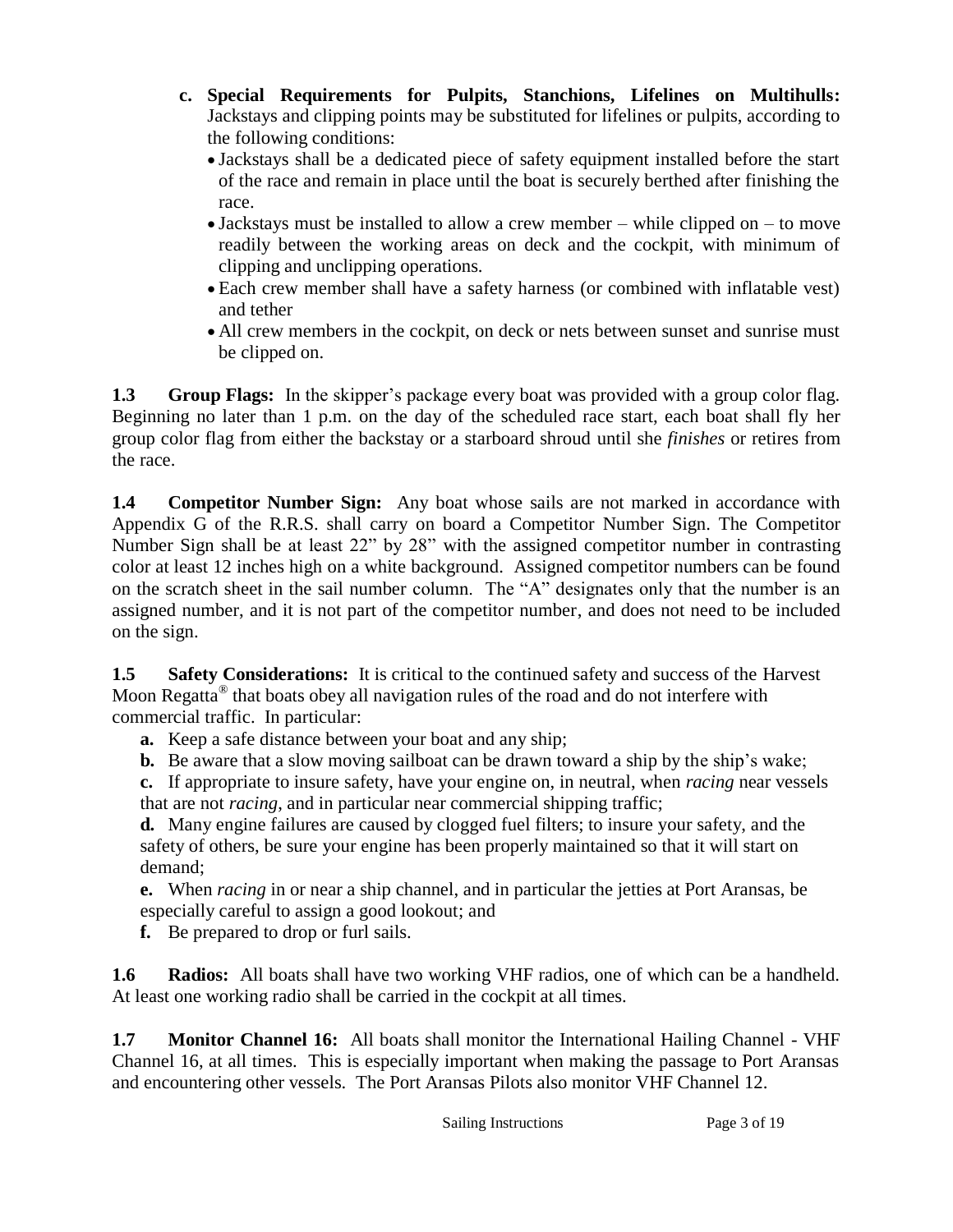**1.8 Interfering With Commercial Traffic:** A boat is subject to immediate disqualification, without a hearing, if the Race Committee receives a report from a disinterested party that the boat interfered with commercial traffic while transiting to the race area, while *racing*, or while transiting to her mooring after *finishing*. This modifies R.R.S. A5 and 63.1. **ANY BOAT AND SKIPPER SO DISQUALIFIED WILL NOT BE ALLOWED TO ENTER ANY FUTURE HARVEST MOON REGATTA® or LAKEWOOD YACHT CLUB EVENT.**

**1.9 Rendering Assistance to Persons or Vessels in Danger:** As required by R.R.S. 1.1, a boat or competitor shall give all possible help to any person or vessel in danger. Pursuant to R.R.S. 42.3(f), motoring is allowed during emergency assistance, and will not result in disqualification. In the event a boat renders emergency assistance, or stands by at the scene of an emergency until a determination is made that no assistance is required, or a boat experiences a man overboard, the boat may turn in information regarding the emergency assistance to the Race Committee after docking. Upon receiving a report, the Race Committee may request redress on behalf of the boat(s) involved.

**1.10 Motoring in the Jetties to Maintain Steerage:** Once inside the Port Aransas Jetties, a Cruising Fleet boat, or a Cruising Multihull may engage her motor for propulsion to maintain steerage toward the Finish Line, but shall inform the Race Committee via channel 72 upon engaging her motor, and shall note motoring on the Mandatory Reporting Sheet. A 30 minute penalty will be added to such boat's corrected time as a Motoring Penalty. Such boat while motoring to maintain steerage shall not exceed one knot speed over ground. This modifies R.R.S. 42.

**1.11 Redress for Rendering Assistance:** As provided in R.R.S. 62, a boat may be given redress for rendering assistance. For purposes of this rule, "rendering assistance" includes standing by at an emergency scene until it is determined that no assistance is required. R.R.S. 62.1[c] is modified so that a boat may be given redress in the event of giving help in compliance with R.R.S. 1.1, even if help is to herself or her crew. In the event a boat experiences a man overboard, redress will not be refused solely on the grounds that her score was made worse through her own fault as a result of losing a crew member overboard.

**1.12 Operating at night:** The rules of Part 2 of the R.R.S. are replaced by the International Regulations for Preventing Collisions at Sea (I.R.P.C.A.S.) between sunset and sunrise.

**1.13** Agreement to Raft up: A boat participating in the Harvest Moon Regatta<sup>®</sup> and docking at either the City Marina or Island Moorings in Port Aransas shall raft up with other boats if asked to do so. All boats shall make provisions to have appropriate lines and fenders available if it becomes necessary to raft up.

## **1.14 Class Rules Which Apply to the Cruising Fleets:**

- a. Power-driven winches are permitted. This changes R.R.S. 52.
- b. Headsails, foresails, or oversized jibs, greater than the largest jib rated on entry, shall not be used.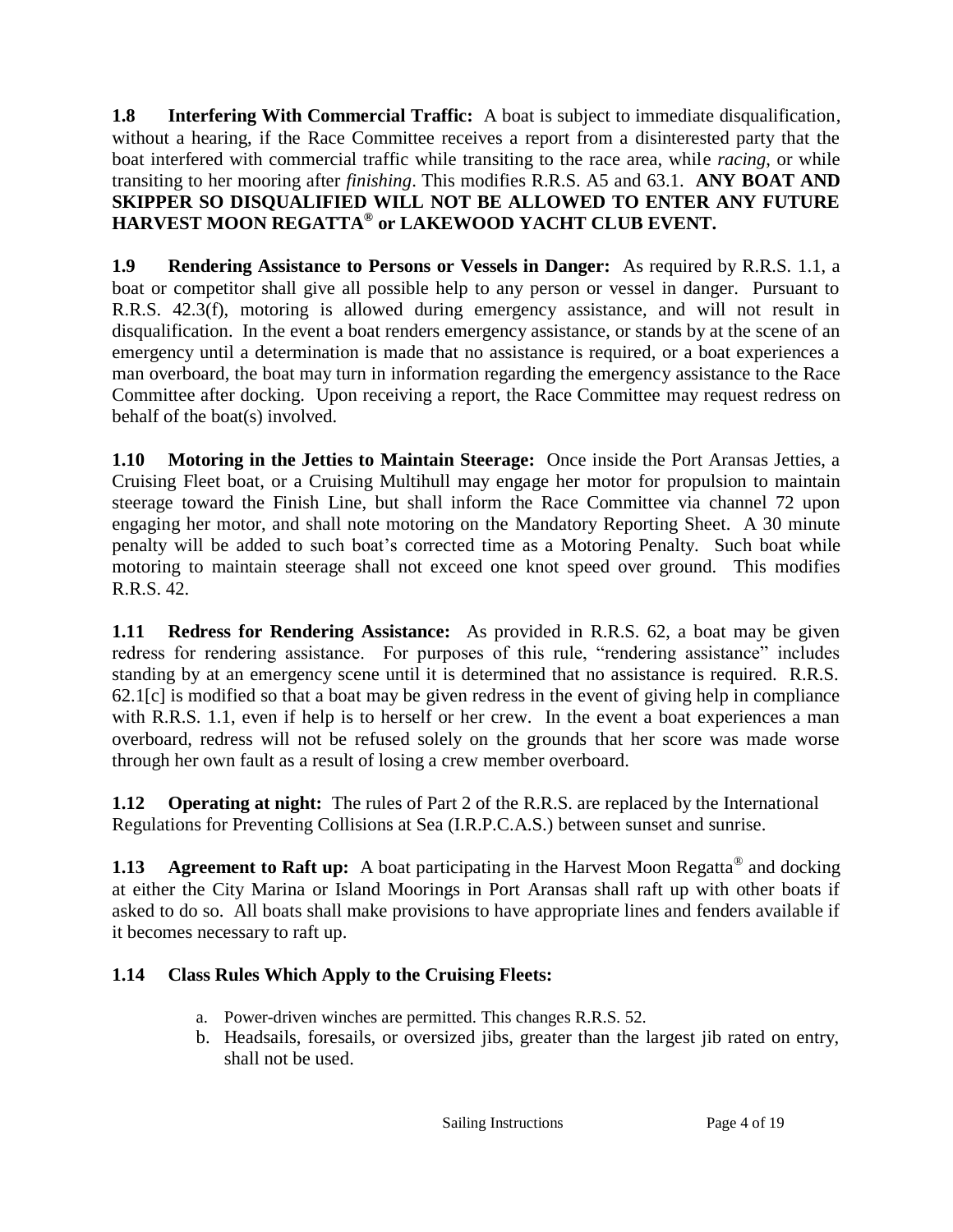- c. Two headsails may not be carried at the same time, except that while changing headsails, the replacing sail may be set and trimmed before the replaced sail is lowered.
- d. Pole lifts and down hauls may be used.
- e. A whisker pole may be used to wing out a headsail, the luff of which must be attached to a headstay. A whisker pole or spinnaker pole may not be used to wing out an asymmetrical spinnaker.
- f. Staysails, including but not limited to mizzen staysails, shall not be used except on boats that are provided with a permanent inner forestay to which the staysail is furled or hanked on.
- g. Boats in the Cruising Spinnaker Fleet shall be limited to carrying two spinnakers. Only asymmetric spinnakers, or symmetric spinnakers flown like an asymmetric spinnaker by means of a tacking device such as an ATN Tacker, are allowed. No more than one spinnaker may be flown at a time. The Tack Point of Spinnaker ("TPS") must be attached at the centerline of the boat at the stem or on a fixed bowsprit. In no event shall TPS exceed 125% of "J". Maximum Spinnaker Girth ("MSW") shall be no greater than 183% of J and maximum Spinnaker Luff ("SL") shall be no greater than 102% of I .The spinnaker may be used with or without a pennant, adjustable tack line, snuffer, or furler. No other spinnakers are allowed.
- h. The intent of the Canvas divisions is that all sails will be woven polyester such as Dacron only. Cruising laminate sails and specialty fibers are allowed in the other cruising fleet divisions

**1.15 Mandatory Tracking:** Each boat shall maintain a SPOT device in track mode beginning at 10 am on the day of the race start until the boat docks after finishing; failure to meet the SPOT requirement is not subject to protest by another boat. Each boat should have a land crew person watching the boats SPOT track who can notify the boat if the SPOT is not tracking properly.

## **2. ADVERTISING**

As a courtesy to our valued sponsors, no advertising may be displayed in the Port Aransas marinas without prior written permission of the Race Committee. Generic one design class flags or manufacturer's flags, not personalized with a particular boat's name or logo dominant, are considered advertising and shall not be displayed. This rule applies from the time a boat checks in to race until the boat leaves Port Aransas to return to her home port.

# **3. ENTRY REQUIREMENTS**

Entry is not complete until the Organizing Authority receives a waiver and release of liability from each skipper and crew member. Skipper waivers are submitted during the registration process. Crew member waivers shall be submitted on line prior to the Skippers' Meeting. In the event of a crew member substitution after the Skippers' Meeting, the new crew member must submit a waiver prior to *racing* for that boat's entry to remain valid.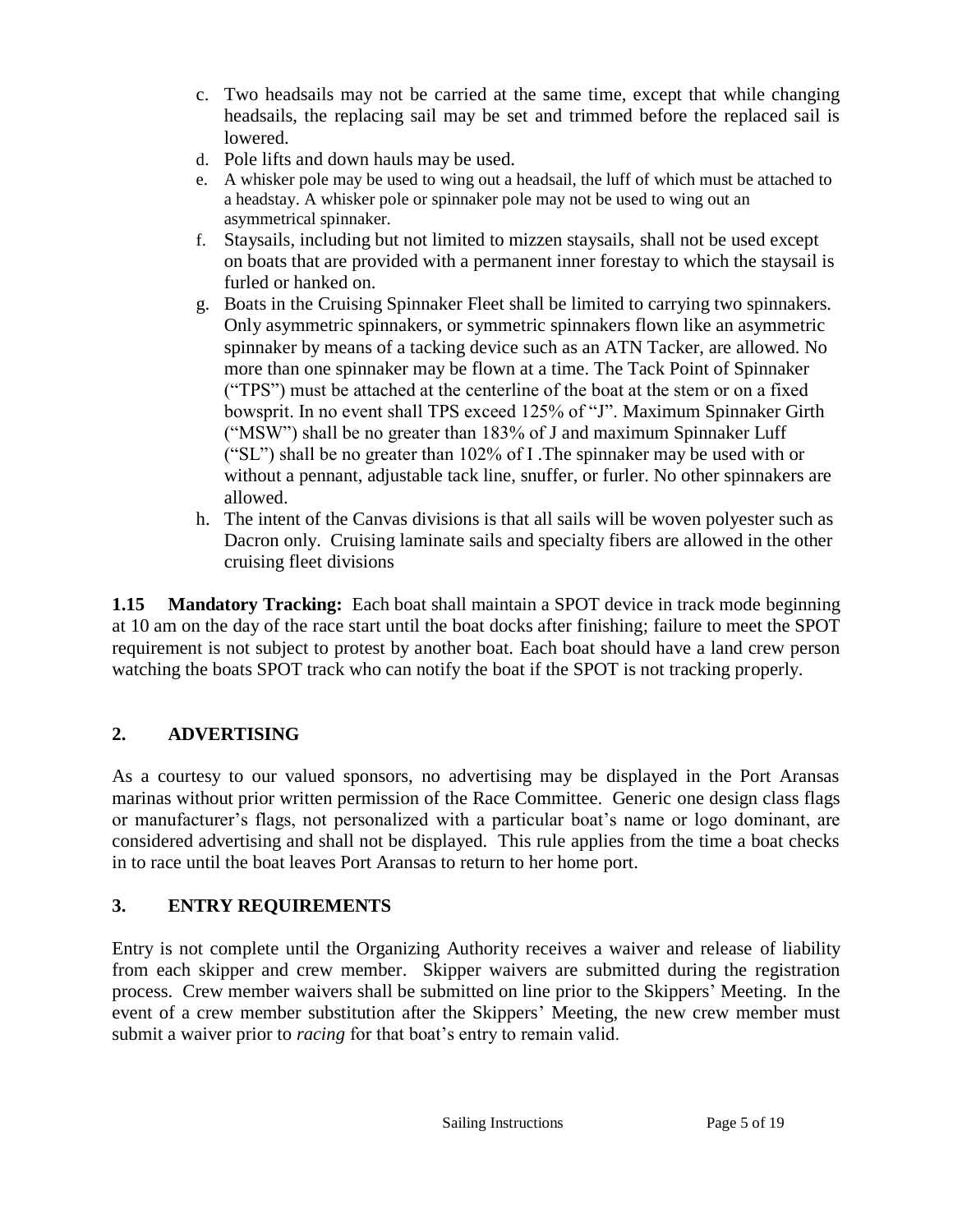#### **4. OFFICIAL NOTICE BOARD**

Until the start, the Official Notice Board will be online at: https://www.regattanetwork.com/clubmgmt/applet\_notice\_board.php?regatta\_id=5719 After the start, the Official Notice Board will be in the City Marina Pavilion in Port Aransas, Texas. This modifies the Notice of Race.

#### **5. CHANGES TO SAILING INSTRUCTIONS**

**5.1 Written Changes:** Written changes to these Sailing Instructions will be posted on the Official Notice Board and will be made available on the Harvest Moon Regatta<sup>®</sup> bulletin board at the Lakewood Yacht Club office in the lobby of the main clubhouse. Any written changes will be posted before 5 p.m. the day before the scheduled race start.

**5.2 Oral Changes:** Any oral changes to these Sailing Instructions will be communicated on the water on VHF Channel 72 by the Principal Race Officer.

#### **6. CHANGES TO DIVISIONS OR FLEETS**

6.1 Assignment of boats to appropriate divisions is within the discretion of the Race Committee. Any request for change in division must be done in writing, with the reason for the request, to the Race Committee no later than one hour after the Skipper's Meeting adjourns. Any change, if granted, will be reflected on the on line Scratch Sheet no later than 6 p.m. the day prior to the race start.

6.2 Spinnaker or Without Spinnaker fleet selection may be changed after the date of the Skippers' Meeting only upon payment of a charitable donation to the Organizing Authority, Bay Access. The donation amount varies as the date of the race gets closer: Saturday \$62.50; Sunday, \$125; Monday, \$250; Tuesday, \$500; Wednesday, \$1000.

#### **7. WEATHER POSTPONEMENT**

The Race Committee may postpone the race for weather at any time prior to 11 a.m. on the day of the scheduled race start. The Race Committee will broadcast any postponement on VHF Channel 72 and will post a notice at the Lakewood Yacht Club office in the lobby of the main clubhouse. Participants may also call Lakewood Yacht Club at 281-474-2511 for any postponement information.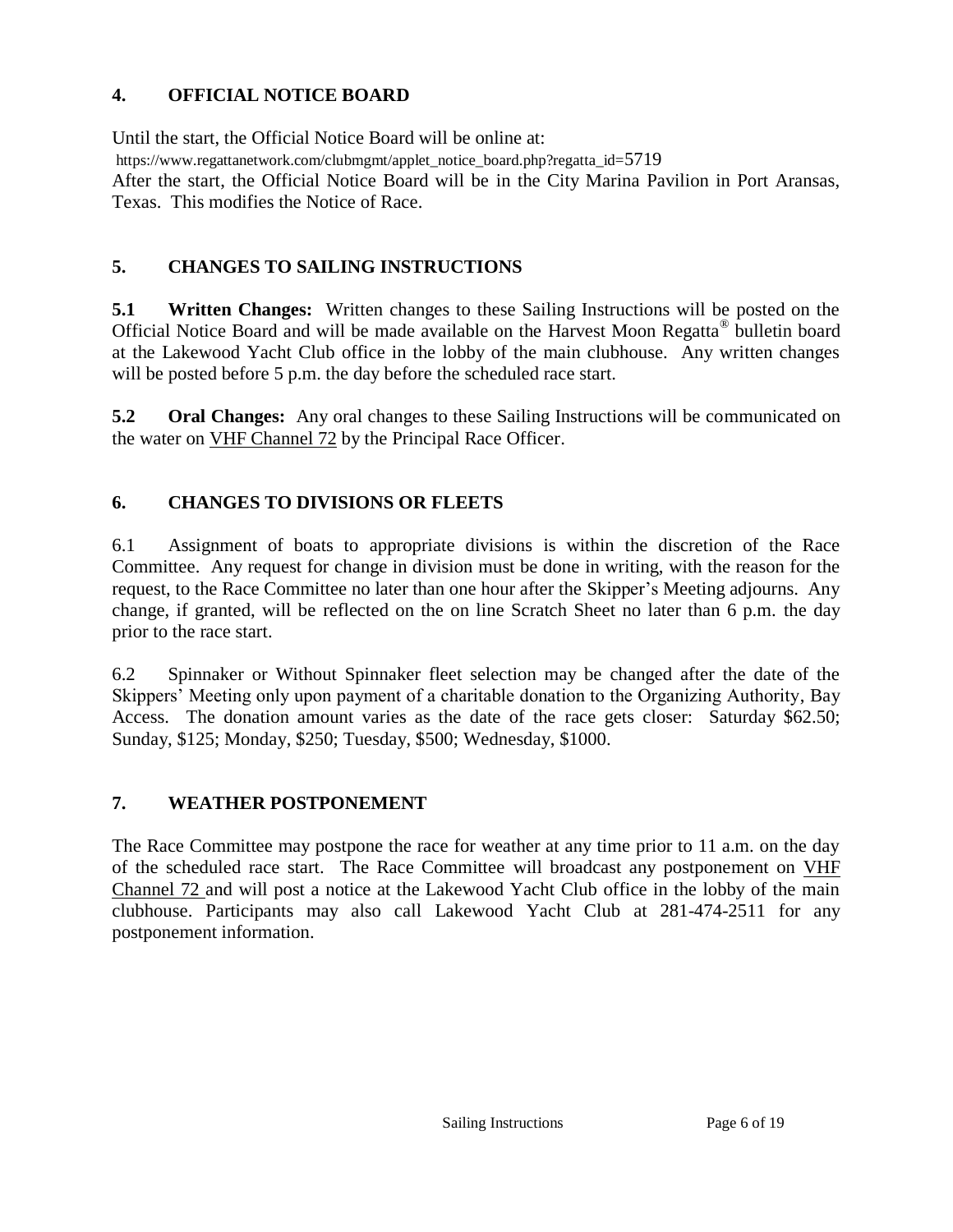#### **8. CHECK IN AND RADIO COMMUNICATIONS PRIOR TO THE START**

**8.1 Check in:** Boats shall check in with Harvest Moon Check In on VHF Channel 68 when passing Galveston Channel Green #11. Harvest Moon Check In will begin at 10 a.m. Check in using the boat name and sail number assigned by the Race Committee on the scratch sheet. Stay on VHF Channel 68 until acknowledged by Harvest Moon Check In, then switch to VHF Channel 69 to verify with Harvest Moon Spot Tracking to verify that your SPOT is in track mode. After you have verification that your SPOT track is visible to the tracking team, proceed to the starting area near the Galveston Pleasure Pier and monitor VHF Channel 72 for the starting sequences.

**8.2 Radio Communications after Check-In:** After check-in and SPOT verification, and boats shall monitor VHF Channel 72 until ten minutes after her *start*.

**8.3 Additional Race Tracking Communications:** A Tracking volunteer may attempt to send a text message to a boat whose SPOT GPS tracking device is not reporting properly. Competitors should ask a friend on land to monitor their track and text the boat if they notice a problem with the track reporting.

**8.4 Other Communications:** Except as required or limited by the *rules***,** communication between boats during the event may be tailored to your situation.

#### **9. MOTORING**

**9.1 NO MOTORING:** A boat shall not use her motor for propulsion after her preparatory signal until she *finishes* or retires, except as allowed by the *rules*.

**9.2 Exceptions:** According to R.R.S. 1.1, a boat is required to give all possible help to any person or vessel in danger, and R.R.S. 42.3(f) allows a boat to use her motor to help a person or another vessel in danger. For purposes of the Harvest Moon Regatta<sup>®</sup>, helping "another vessel in danger" includes maneuvering in the Aransas Pass Ship Channel to avoid interfering with commercial traffic transiting the area. A boat may use her engine to avoid interfering with any commercial traffic and to clear the passage lane. Once clear from interfering with the commercial traffic, the boat shall immediately cease motoring. A boat shall not advance toward the Finish Line while motoring unless, once clear of traffic and prior to finishing, she returns to her pre-motoring position and completes the race under sail.

**9.3 Notify Race Committee:** As soon as practical, a boat that used her motor to avoid interference with a commercial ship transiting the area shall notify the Race Committee on VHF Channel 72 of the action taken.

#### **10. STARTING LINE**

**10.1** Weather permitting, the Starting Line will be at the Galveston Pleasure Pier. The starboard end of the line will be marked by an orange flag or banner on Pleasure Pier. The port end of the line will be marked by an anchored Race Committee boat flying an orange flag or by a large orange tetrahedron.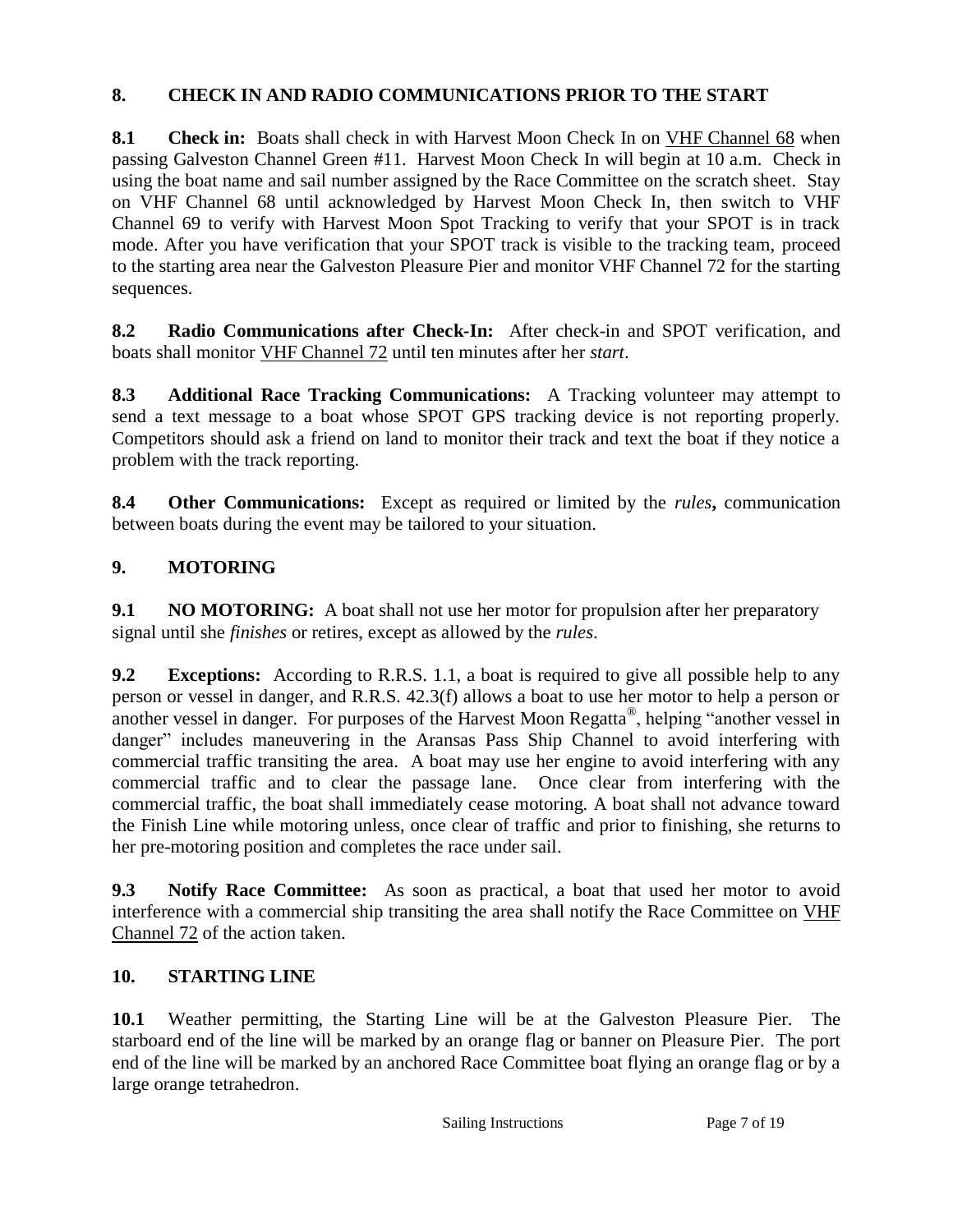**10.2** If weather conditions dictate, the start may be moved inside the Galveston jetties. The Race Committee will notify participants via radio on VHF Channel 72 starting approximately two hours prior to the first published start time, should the Starting Line be relocated. In that event, the Starting Line will be a line between Galveston Channel Green #11 and an orange Race Committee flag.

## **11. STARTING PROCEDURES**

**11.1 Starting Group Only:** As of 1345 hrs on October  $17<sup>th</sup>$ , 2013, a boat whose warning signal has not been given shall stay at least 400 feet outside the starting area, on the pre-start side of the starting line, until her warning signal unless all boats from the start immediately preceding her start have cleared the starting line.

**11.2 Boats with Assigned Competitor Numbers:** Any boat whose sails are not marked in accordance with Appendix G of the R.R.S. shall display her Competitor Number Sign on the starboard side of the boat *from the time of her warning signal until 5 minutes after she has started*, so the Race Committee may properly identify the boat. This modifies Appendix G.

**11.3 Starting Sequence.** Starts will take place and will be signaled as set out on the schedule below in accord with R.R.S. 26. In the event of a general recall, all boats in that start will have their Warning Signal five (5) minutes after the last scheduled start. If there is more than one general recall, the starts will be in the order of the recalls. As a courtesy only, the Race Committee may give a ten (10) second countdown on VHF Channel 72 to the raising and lowering of each group's signal flags.

|                         | <b>Preparatory</b><br>Gun | One-<br><b>Minute</b><br>Horn | <b>Starting</b><br>Gun       | Group<br>Flag | <b>Class/Divisions</b>                            |
|-------------------------|---------------------------|-------------------------------|------------------------------|---------------|---------------------------------------------------|
| Group Flag<br><b>UP</b> | Prep Flag<br><b>UP</b>    | Prep<br>Flag<br><b>DOWN</b>   | Group<br>Flag<br><b>DOWN</b> |               |                                                   |
| 13:55                   | 13:56                     | 13:59                         | 14:00                        | Green         | Cruising without Spinnaker<br>Divisions A thru F  |
| 14:10                   | 14:11                     | 14:14                         | 14:15                        | Purple        | Cruising without Spinnaker<br>Divisions G thru M  |
| 14:25                   | 14:26                     | 14:29                         | 14:30                        | Blue          | Cruising without Spinnaker<br>Divisions N thru T  |
| 14:40                   | 14:41                     | 14:44                         | 14:45                        | Pink          | <b>Cruising Spinnaker</b><br><b>All Divisions</b> |
| 14:50                   | 14:51                     | 14:54                         | 14:55                        | <b>Black</b>  | <b>PHRF</b> Spinnaker                             |
| 15:00                   | 15:01                     | 15:04                         | 15:05                        | Gold          | Multi-hulls                                       |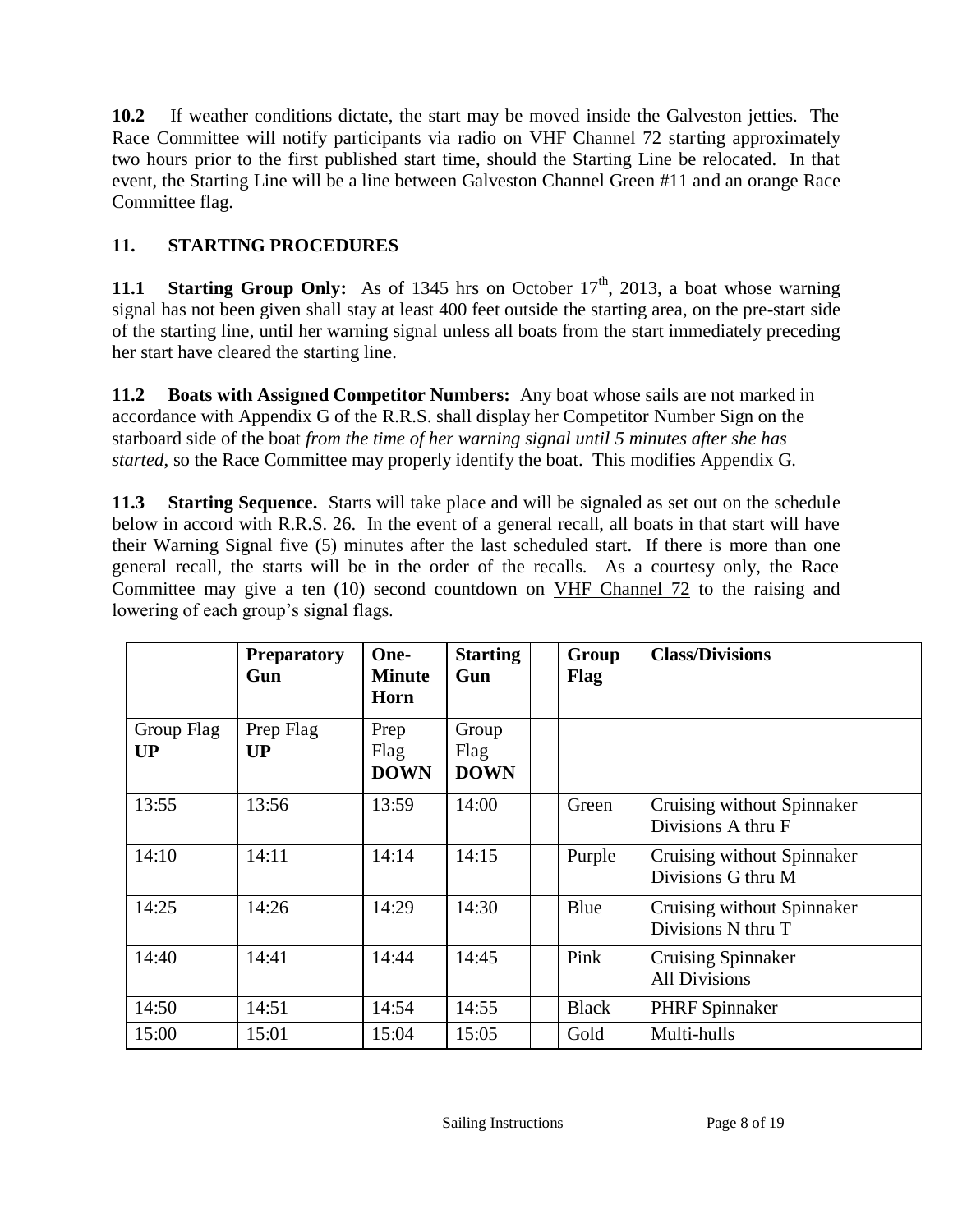#### **12. OVER EARLY BOATS**

**12.1 Courtesy Notification:** As a courtesy only, the Race Committee may attempt to notify "over early" boats on VHF Channel 72.

**12.2 Exoneration Alternative:** A boat that is over early by not more than one of her boat lengths may take a penalty after clearing the starting line. Her penalty shall be a Two-Turns Penalty. After getting well clear of other boats, a boat takes a Two-Turns Penalty by promptly making two turns in the same direction, including two tacks and two gybes. The penalty turns must be started within 5 minutes of her *start*. A boat should note other boats in a position to observe her penalty turns.

**12.3 No Exoneration Available:** A boat more than one boat length over the line at her starting signal shall *restart* in accordance with the *rules*. Any such boat failing to restart shall be penalized by adding one hour to her corrected time.

#### **13. LATE STARTS**

Five minutes after the last group has *started*, the starting pin will be removed. Any boat that has not yet checked in and *started* may *start* after the starting mark is removed, so long as the boat was entirely on the pre-start side of the starting line at or after her starting signal. She shall notify the Race Committee of her late start via VHF Channel 72. In the event the Race Committee does not respond, she shall contact the Principle Race Officer via telephone at 832- 457-5154.

#### **14. BOATS WITHDRAWING**

A boat withdrawing from the race shall immediately notify Lakewood Yacht Club by telephone or the Race Committee by radio. Failure to do so will result in that boat and skipper not being allowed to enter any future Harvest Moon Regatta® . The Lakewood Yacht Club telephone number is 281-474-2511 and is answered 24 hours a day.

#### **15. COURSE AND MARKS**

**15.1** In the event any mark is missing, boats shall use the charted location in lieu of the mark.

**15.2** After the start, boats shall sail past the Freeport outer buoy (leave to starboard), designated as **RW "FP" Mo (A) WHIS or, if missing, a waypoint located at 28° 52.634´ N, 095° 14.139´ W,** then past the Matagorda outer buoy (leave to starboard), designated as **RW "MB" Mo (A) WHIS or, if missing, a waypoint located at 28° 22.962´ N, 096° 16.871´ W,** and then past the Aransas Pass Ship Channel Buoy (leave to starboard), designated as **R "6" Fl R 4s BELL**, **or if missing, a waypoint located at 27° 49.513N, 97° 01.223W** and then sail between the jetties and on to the Finish Line describe below. All marks shall be left to starboard.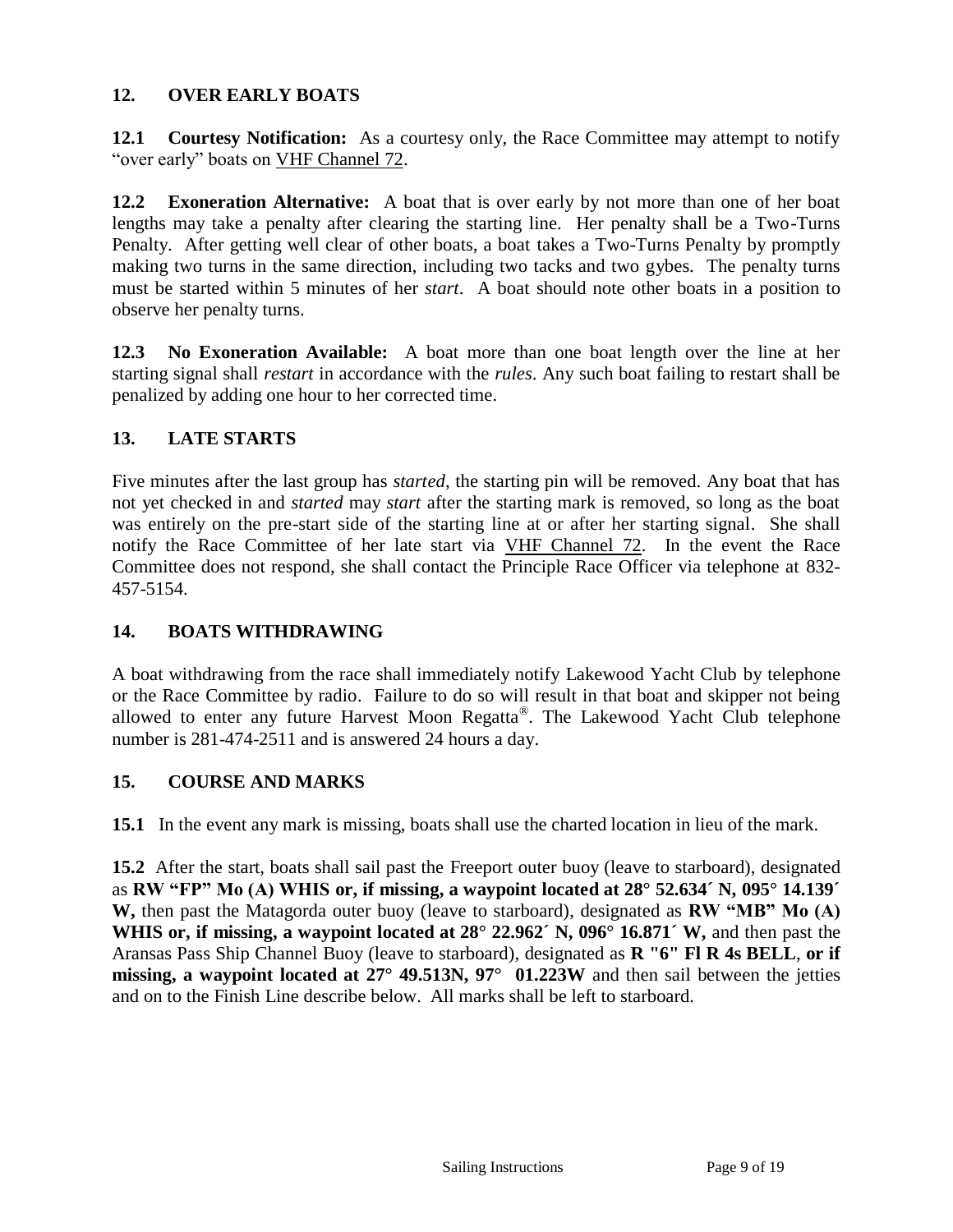#### **16. MARK ROUNDING REPORTING REQUIREMENTS**

**16.1 Freeport Mark Passage:** Competitors participating in race tracking may use race tracking in lieu of this reporting requirement, but must assure themselves that their SPOT tracking device is in track mode and is properly reporting. If in doubt, follow this procedure: when the bearing to the Freeport outer buoy, or its charted location, reads 270<sup>°</sup> from the boat's helm**,** a boat shall hail, on VHF Channel 72, identifying the boat by name, sail number, hull color, and distance from the Freeport outer buoy; the Race Committee will not acknowledge the hail; attempt to establish contact with a nearby competitor; note the GPS time of the mark passage and the identity of any competitor contacted on the Mandatory Reporting Sheet found in the back of these Sailing Instructions. If a boat fails to meet this requirement and fails to meet the mandatory SPOT tracking requirement, there will be a presumption of unfair sailing.

**16.2 Aransas Pass Channel Buoy passage:** When within 1000 feet of the Aransas Pass Ship Channel Buoy, a boat shall hail, on VHF Channel 72, identifying the boat by name, sail number, hull color, and location relative to the Aransas Pass Ship Channel Buoy. The Race Committee is not required to acknowledge the hail. The purpose of this hail is so that the Race Committee is aware of the identity of boats that are in the Aransas Pass Ship Channel.

**16.3 Penalty for Failure to Comply with Sailing Instruction 16.1 or 16.2 or 22:** If a boat fails to comply with any of the requirements of Sailing Instruction 16.1 or 16.2 or fails to turn in the Mandatory Reporting Sheet as required by Sailing Instruction 22, and there is reasonable doubt that the boat competed in compliance with the *rules*, including but not limited to R.R.S. 42 Propulsion and R.R.S. 2 Fair Sailing, it shall be presumed that she did not. The presumption raised by this onus rule may only be rebutted by compelling evidence such as eye witness testimony from a disinterested party, voluntary participation in shared SPOT on line tracking, or by a chart plotter track where appropriate.

#### **17. SAFETY ADVISORY**

#### **ALL BOATS ARE REMINDED TO PAY SPECIAL ATTENTION TO NAVIGATION OF THE TEXAS COAST.**

**17.1 SHOALS MOVE IN AND OUT EACH YEAR, AND MAY BE IN THE COURSE, OR HIGH WINDS OUT OF THE SOUTH MAY CAUSE STRONG CURRENTS TO PUSH A BOAT INTO A SHOAL. BOATS ARE CAUTIONED TO MAINTAIN A SAFE DISTANCE OFF SHORE AND TO MONITOR DEPTH CAREFULLY.**

#### **17.2 UNLIT RIGS ARE POSSIBLE ALONG THE RACE COURSE AND ALL BOATS SHOULD KEEP A SHARP LOOKOUT.**

**17.3 THE POSITION OF UNLIT RIGS OR ANY OTHER HAZARDS TO NAVIGATION SHOULD BE BROADCAST ON VHF CHANNEL 72 AND ON VHF CHANNEL 16.**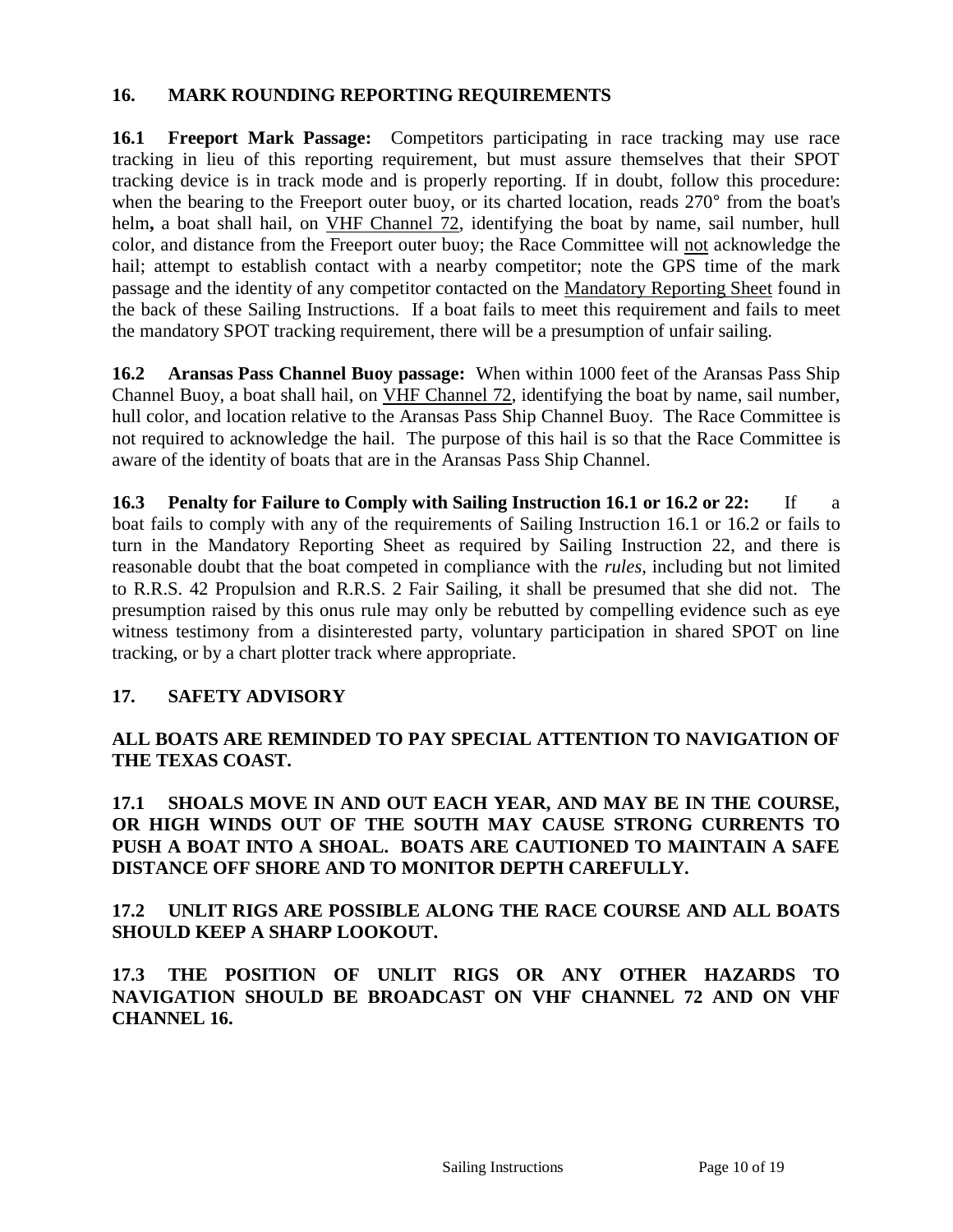#### **18. THE FINISH LINE**



The Finish Line will be approximately one (1) nautical mile inside the Port Aransas jetty entrance, in the vicinity of the intersection of the boat's course and a line between the Corpus Christi Channel Cut A East High Range Mark Iso 6s 78 ft located at 27° 50.789'N, 97° 02.742'W and an orange vertical banner hanging near the Race Committee Room located on the second floor of the second building of the Channel View Condominiums located at 27° 50.366'N, 97°

3.223'W. Your finish position will be approximately 27° 50.453'N, 97° 3.108'W.

#### **19. RACE FINISH TIME LIMIT**

The time limit for the finish of the race is 1 PM, Saturday, October 19. Boats not *finished* by this time will be scored DNF. Sail-a-thon Time Limit: all pledges paid by the deadline will be counted toward the awarding of the trophy. Unpaid pledges will not be counted in determining the trophy winner, but later paid pledges will be used in qualifying for other Sail-a-thon incentives.

#### **20. COMMUNICATIONS AT THE FINISH**

**20.1 All Boats:** Upon entering the Port Aransas Jetties, a boat shall broadcast her name and sail number or assigned competitor number on VHF Channel 72 to alert the Race Committee of the approaching boat's identity. The Race Committee may acknowledge the broadcast, but it is not required to do so, because the Race Committee may be in the process of recording other finishes and may be unable to communicate with approaching boats. After the boat crosses the official finish line, the Race Committee will hail the boat on VHF Channel 72 to acknowledge that the boat has finished. A boat shall note on the Reporting Sheet its approximate finish time. **Please Note:** The Race Committee will acknowledge the boat's *finish* but will not broadcast *finish* times, so please do not ask them, and please keep VHF Channel 72 clear except for communications mandated by these rules or by safety considerations.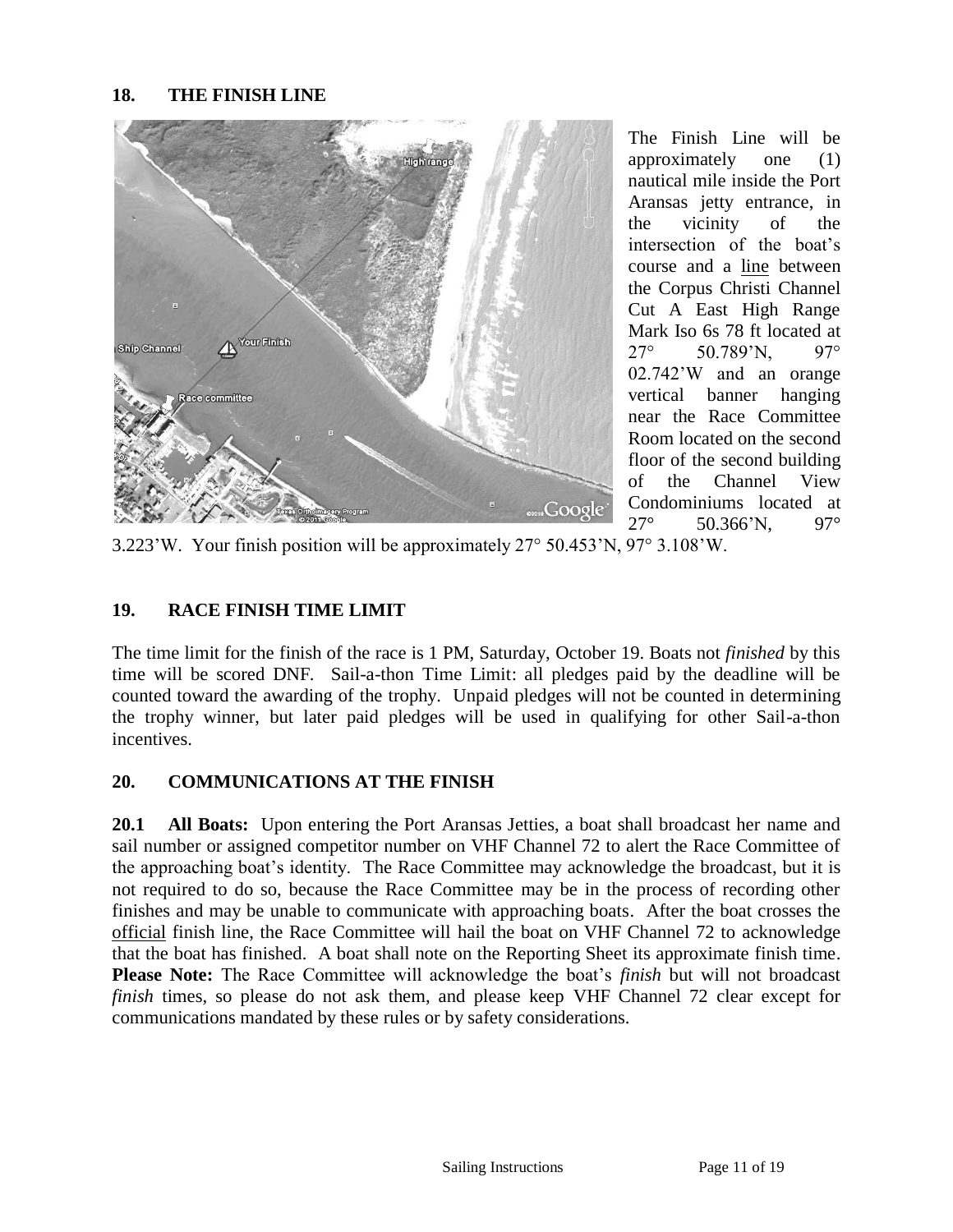**20.2 Boats with Assigned Competitor Numbers:** Any boat whose sails are not marked in accordance with Appendix G of the R.R.S. shall display her Competitor Number Sign on the port side of the boat as she approaches the finish line until her finish is acknowledged, so the Race Committee may properly identify the boat. This modifies Appendix G. In addition, such boat *finishing* at night shall illuminate her Competitor Number Sign.

### **21. DOCKING AT CITY MARINA AND ISLAND MOORINGS – PORT ARANSAS**

**21.1 Radio Contact:** After *finishing* in Port Aransas, boats are asked to wait until approaching the entrance to City Marina before attempting to contact the Harbor Master. Contact the **City Marina** on VHF Channel 73 (low power) or **Island Moorings** on Channel 68 or by telephone number (361) 749-4100 and you will be advised where to go for dockage or rafting. Harbor diagrams were provided in your Harvest Moon Regatta® skipper's bag.

**21.2 Requirements:** Boats shall have adequate docking lines and fenders on board and readily available when approaching to dock. Slips at City Marina will be assigned according to vessel size. Boats shall comply with all instructions and requests from the Docking Committee throughout the duration of the event. Additional docking information is attached to the back of this document. **Failure to comply with an instruction or request by the City Marina Dock Master, or the Docking Committee Chairman, Paul Dunphey, or HMR Vice-Chair, Don Mitchell, will result in a boat being disqualified without a hearing.** This modifies R.R.S. A5 and 63.1. Each boat shall report her docking location, whether in Port Aransas or otherwise, on the Reporting Sheet.

**21.3 Raft up Advisory:** Unattended boats in the raft up may be moved by the Docking Committee.Boats in the City Marina raft up shall be prepared to move by 8 a.m. on Sunday**.**  Some mooring areas may require staying until 8 a.m. on Sunday. Check with the Dock Master.

**21.4 Accounts:** Each boat shall settle her account with City Marina immediately upon docking if the office is staffed. If the office is not staffed, take note of the posted time for reopening, and arrange to settle your account at that time. Payment at City Marina may be made by cash, credit card or check. Any owner or skipper whose boat fails to settle her account will be disqualified and will not be allowed to enter any future Harvest Moon Regatta® .

**21.5 JLR Streamers:** Competitors are encouraged to fly the teal JLR Foundation streamers in support of Ovarian Cancer Awareness once safely at dock.

#### **22. REPORTING SHEET REQUIRED AT PORT ARANSAS**

As soon as possible after finishing a boat shall turn in her Mandatory Reporting Sheet at the Check-In Table at the Port Aransas Pavilion. She shall be required to provide her docking location and proof of payment if applicable.

#### **23. INSPECTIONS**

The Race Committee may inspect a boat any time after her *finish* prior to the awards ceremony. If the boat is not available for inspection, the Race Committee may disqualify the boat without a hearing. This modifies R.R.S. A5 and 63.1. Boats not intending to berth in the vicinity of Port Aransas after the finish should make prior arrangements with the Principal Race Officer.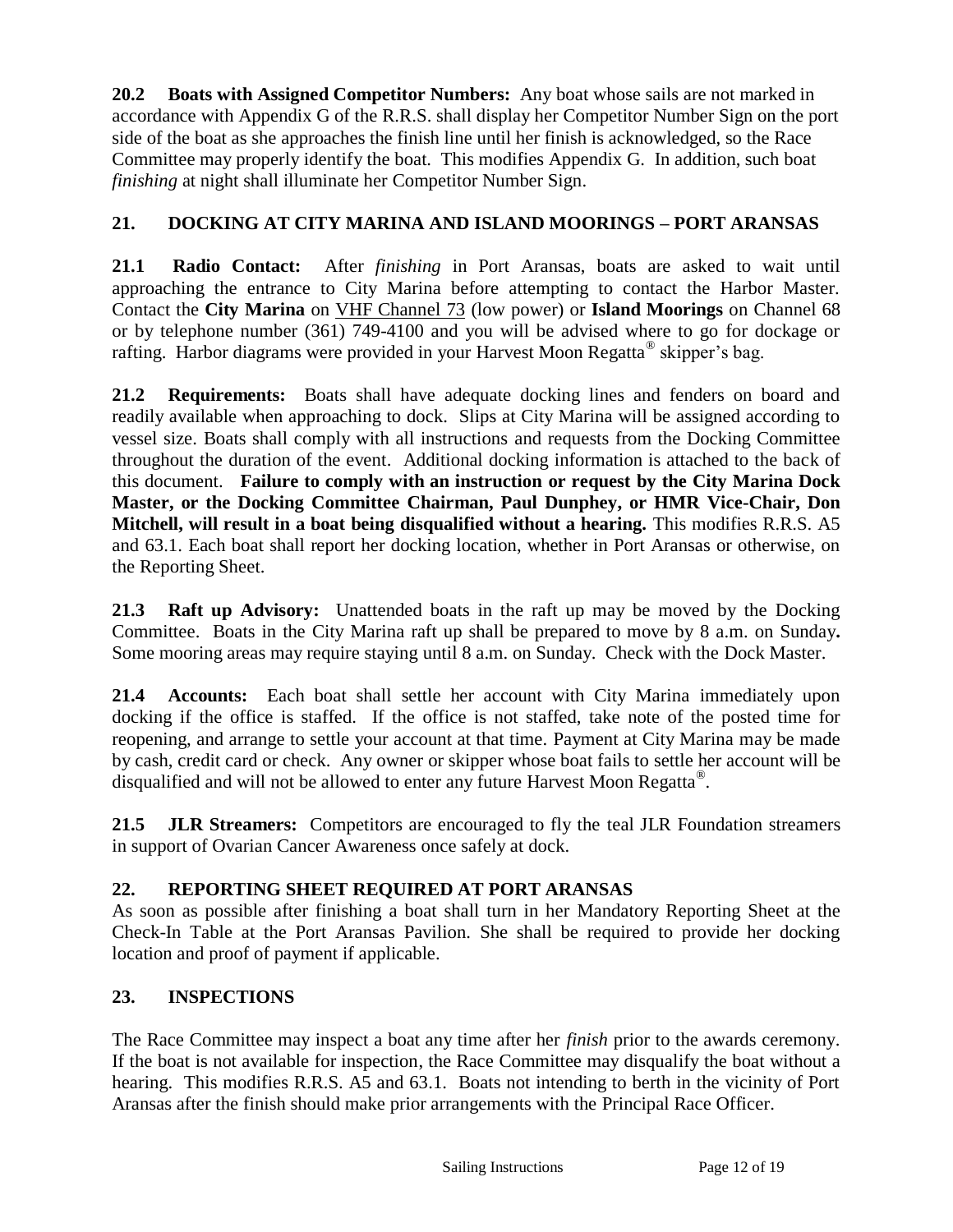#### **24. SCORING**

**24.1 Course Length:** The official course length starting at the Galveston Pleasure Pier is 150 nautical miles.

**24.2 Time-on-Distance scoring:** All fleets will be scored using Time on Distance scoring.

#### **24.3 Special trophies:**

- The Luna Trophy provided by SeaLake Yacht Sales will be awarded in the Cruising Non-Spinnaker Fleet based on lowest corrected time, to a boat whose skipper and primary crew are women; limited to one male on board as the owner's representative.
- A trophy in honor of Judy Robinson will be awarded to the boat or virtual boat that raises the most money via *paid pledges* to the JLR Foundation in support of Ovarian Cancer Awareness by  $2pm$  October  $19<sup>th</sup>$ , 2013. Unpaid pledges will not be counted in determining the winner.
- A Jorg Berg Watch will be awarded to the overall monohull winner, based on a comparison of the corrected times of the winners of the Bacardi cup, the Cameron Cannon and the Commodore's Trophy. West Marine gift certificates that can be used to purchase watches will be awarded to the second and third overall monohull winners and the overall multihull winner.

**24.4 Manufacturers' Trophies:** Manufacturers' Trophies will be awarded in the cruising fleet based on the fastest corrected time using Time-on-Distance scoring for the following manufacturers:

| <b>Beneteau</b>                             | Lagoon                    |  |  |  |  |
|---------------------------------------------|---------------------------|--|--|--|--|
| Sea Lake Yacht Sales                        | Sea Lake Yacht Sales      |  |  |  |  |
| <b>Pacific Seacraft</b>                     | <b>Hunter</b>             |  |  |  |  |
| Sea Lake Yacht Sales                        | <b>Nautic Yacht Sales</b> |  |  |  |  |
| Catalina                                    | Jeanneau                  |  |  |  |  |
| Little Yacht Sales                          | <b>Texas Coast Yachts</b> |  |  |  |  |
| <b>Island Packet</b>                        |                           |  |  |  |  |
| <b>Gulf Coast Island Packet Association</b> |                           |  |  |  |  |
|                                             |                           |  |  |  |  |

#### **25. PROTESTS AND PENALTIES**

**25.1 Corinthian Principles:** In accordance with the highest Corinthian spirit, competitors are encouraged to resolve their differences on the water.

**25.2 Procedures:** The Protest and Redress procedures for this regatta will comply with the basic elements of the new RRS Appendix T, including Section B (Post-Race Penalties).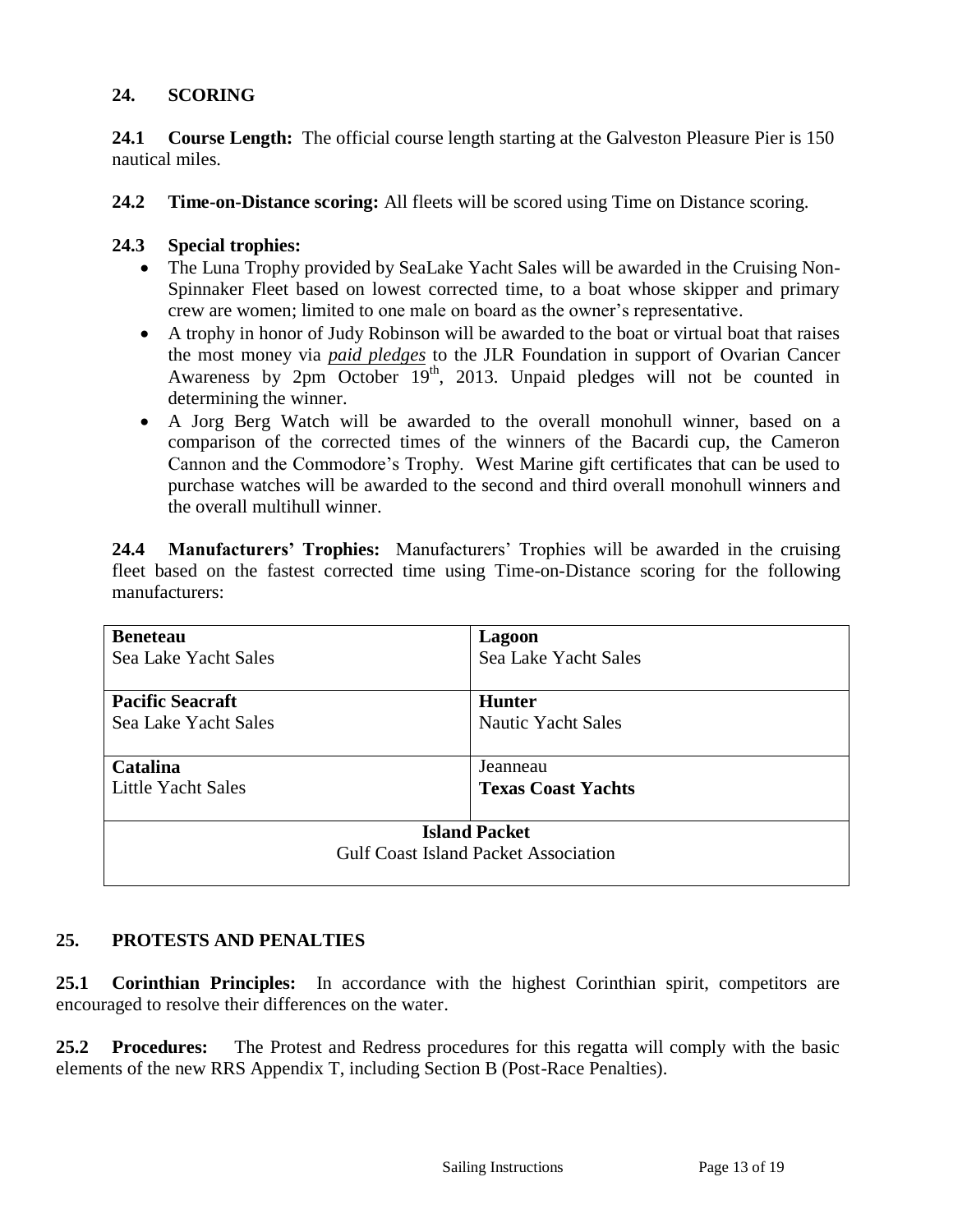**25.3 Protest Forms:** Protest forms are available at the Check-In Table at the City Marina Pavilion. Protests shall be delivered there within the protest time limit. Please note that intention to protest must be indicated to the Race Committee as soon as possible after finishing. All actions to exonerate (penalty turns) must be reported, along with the identity of all boats involved.

**25.4 Protest Time Limits:** The protest time limit for a boat protesting another boat is the later of 3 hours after the incident or 3 hours after the protesting boat's *finish*. The time limit does not run during any time when the Check-In Table is unmanned. The time limit for the Race Committee to protest a boat is the Wednesday following the race at 11:59 p.m. Scoring errors should be reported immediately. If the Race Committee refuses to correct an alleged scoring error, the time limit to request redress based on that decision is three hours after notice is received of the refusal.

**25.5 Notice of Hearings:** Hearing times will be posted on the Official Notice Board. It is each boat's obligation to check the Notice Board and to provide contact information on the Reporting Sheet. As a courtesy only, the Protest Committee will attempt to notify any protested boat of the hearing time on the local contact phone number provided on the Mandatory Reporting Sheet. Hearings may be scheduled as soon as both parties are contacted.

**25.6 Arbitration:** Section D of RRS US Sailing prescription Appendix T will be used to resolve protests involving only two boats where no injury or damage is alleged. This modifies R.R.S. 63.1.

**25.7 Alternative Penalty:** The Protest Committee may assign a penalty other than disqualification if it determines that a breach of a rule was not a result of a conscious disregard for the rules, and the breach did not cause damage or injury. The Protest Committee shall craft an appropriate penalty, and may decide that no penalty is necessary.

**25.8 Violations of the ISAF Special Regulations:** The ISAF Special Regulations are adopted for your safety and for the safety of your crew. If upon inspection by the Race Committee it appears that the boat is in violation of the ISAF Special Regulations, a boat may avoid a protest hearing by accepting a 40% scoring penalty.

**25.9 Violations of the SPOT mandatory Tracking requirement:** Tracking is required to assist the Race Committee. The Race Committee may, without a hearing, access a penalty of one finishing position within the division for a boat's failure to comply with the requirement. This modifies R.R.S. A5 and 63.1.

#### **26. DISCLAIMER OF LIABILITY**

**Competitors participate in the Harvest Moon Regatta® entirely at their own risk. See R.R.S. 4: Decision to Race. The Organizing Authority will not accept any liability for the material damage or personal injury or death sustained in conjunction with or prior to, during, or after the regatta.**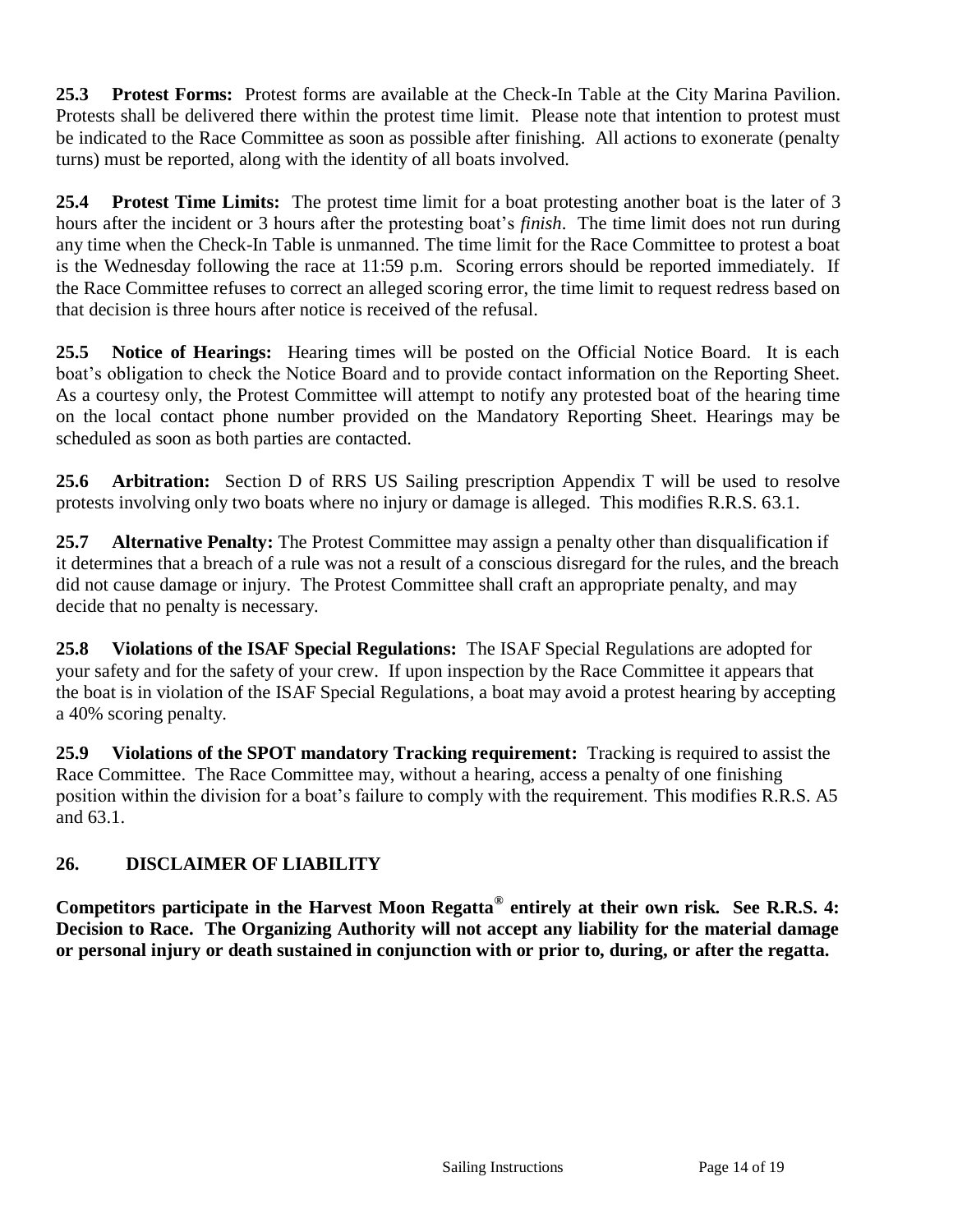# **MANDATORY REPORTING SHEET**

**TURN THIS IN TO THE CHECK-IN TABLE AT THE PORT ARANSAS PAVILION**

| YACHT NAME<br><b>SAIL NUMBER</b> |  |
|----------------------------------|--|
|                                  |  |

#### **FREEPORT OUTER BUOY**

**(**Optional if SPOT is functioning properly)

**Rounding Time** (use GPS time)**\_\_\_\_\_\_\_\_\_\_\_\_\_\_\_\_\_\_\_\_\_\_\_\_\_\_\_\_\_\_\_**

**Yacht Contacted \_\_\_\_\_\_\_\_\_\_\_\_\_\_\_\_\_\_\_\_\_\_\_\_\_\_\_\_\_\_\_\_\_\_\_\_\_\_\_\_**

**Yacht Seen\_\_\_\_\_\_\_\_\_\_\_\_\_\_\_\_\_\_\_\_\_\_\_\_\_\_\_\_\_\_\_\_\_\_\_\_\_\_\_\_\_\_\_**

**FINISH TIME** 

## **LOCAL CONTACT PHONE NUMBER \_\_\_\_\_\_\_\_\_\_\_\_\_\_\_\_\_\_\_\_\_\_**

## **DOCKING LOCATION OF YOUR YACHT AFTER FINISHING**

**\_\_\_\_\_\_\_\_\_\_\_\_\_\_\_\_\_\_\_\_\_\_\_\_\_\_\_\_\_\_\_\_\_\_\_\_\_\_\_\_\_\_\_\_\_\_\_\_\_\_\_\_\_\_\_\_\_\_\_\_\_\_\_\_\_\_\_**

#### **CHECK APPLICABLE:**

- $\Box$  I certify that my boat completed the race and we did not use the motor for propulsion and we did not use an autopilot.
- $\Box$  I certify that my boat completed the race; we used our motor for propulsion inside the jetties due to adverse current, but at no other time; we did not exceed 1 knot speed over ground while motoring; we did not use an autopilot.
- $\Box$  I withdrew from the race prior to finishing.
- $\Box$  I intend to file a protest against another boat or request redress.
- $\Box$  I did penalty turns to exonerate myself in an incident with  $\Box$  No damage or injury occurred.
- $\Box$  I used my motor in an emergency, but not otherwise. (Please explain on the other side of this form.)

| <b>Printed Name</b> |  |
|---------------------|--|
|                     |  |

| <b>Signed</b> |
|---------------|
|---------------|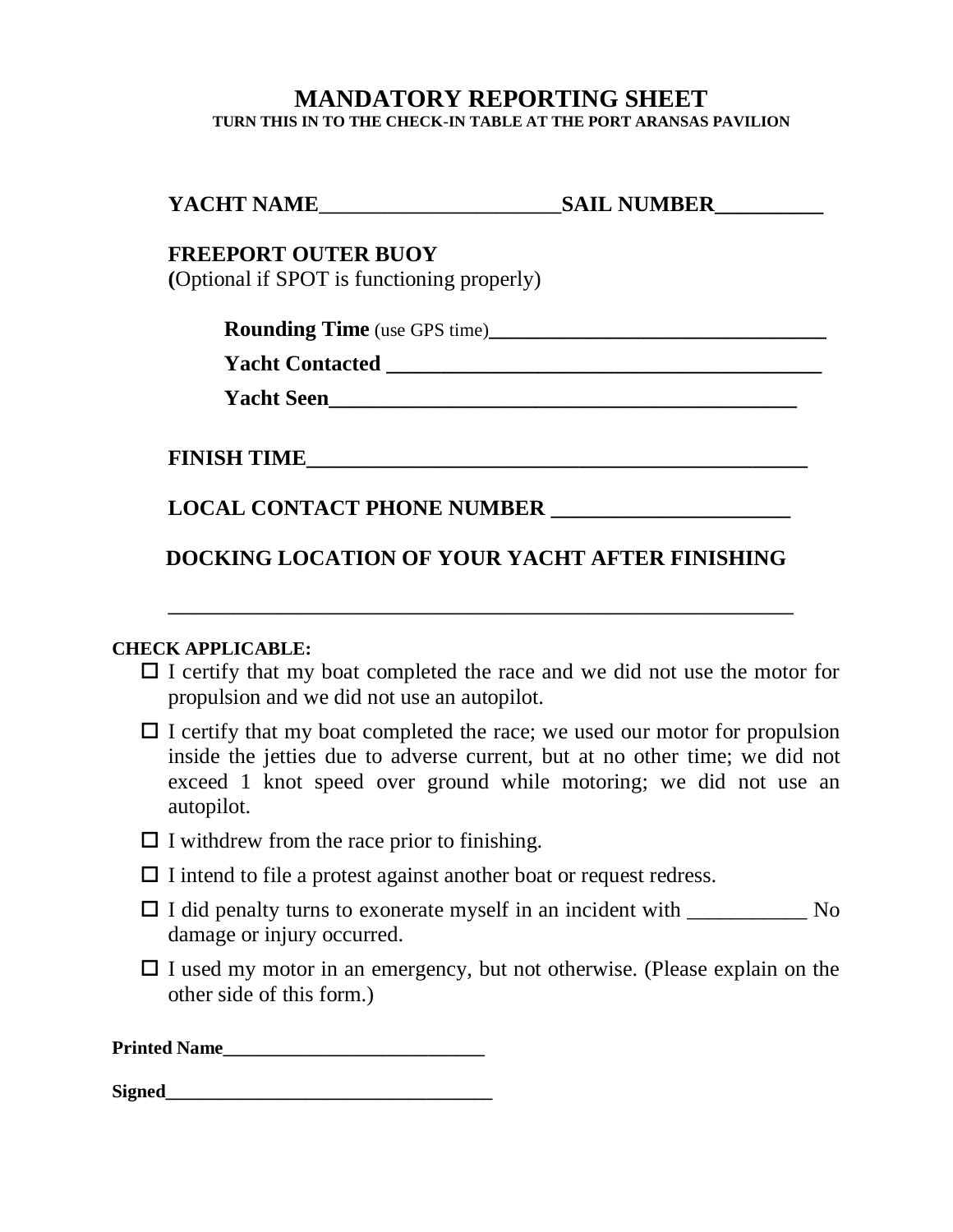# **HARVEST MOON 201 DOCKING INSTRUCTIONS**

#### **CITY MARINA -**

1. Docking at City Marina is assigned on a first come first served basis. If you are a multihull headed for your trailer at the marina ramp, please advise the harbormaster.

2. The City Marina Harbormaster will be located near the entrance to the marina. Boats approaching City Marina for mooring should wait until approximately 100 yards from the Marina entrance and then hail the Harbor Master on Channel 73 for dock and slip assignment.

3. Boats staying at the City Marina may be required to raft up against other boats. Skippers should insure that their boats have at a minimum of 6 lines, including a bow, stern, and two spring lines of appropriate size for their vessel. In addition, a minimum of two sturdy fenders will be necessary to protect you boat from the vessel moored inboard.



4. Boats in a large raft up may be asked to deploy their anchors to stabilize the fleet. Docking personnel will provide assistance including setting the anchors with dinghies as necessary.

5. Boats in the raft may not be able to depart until Sunday morning and should be ready to leave by 8 AM on Sunday.

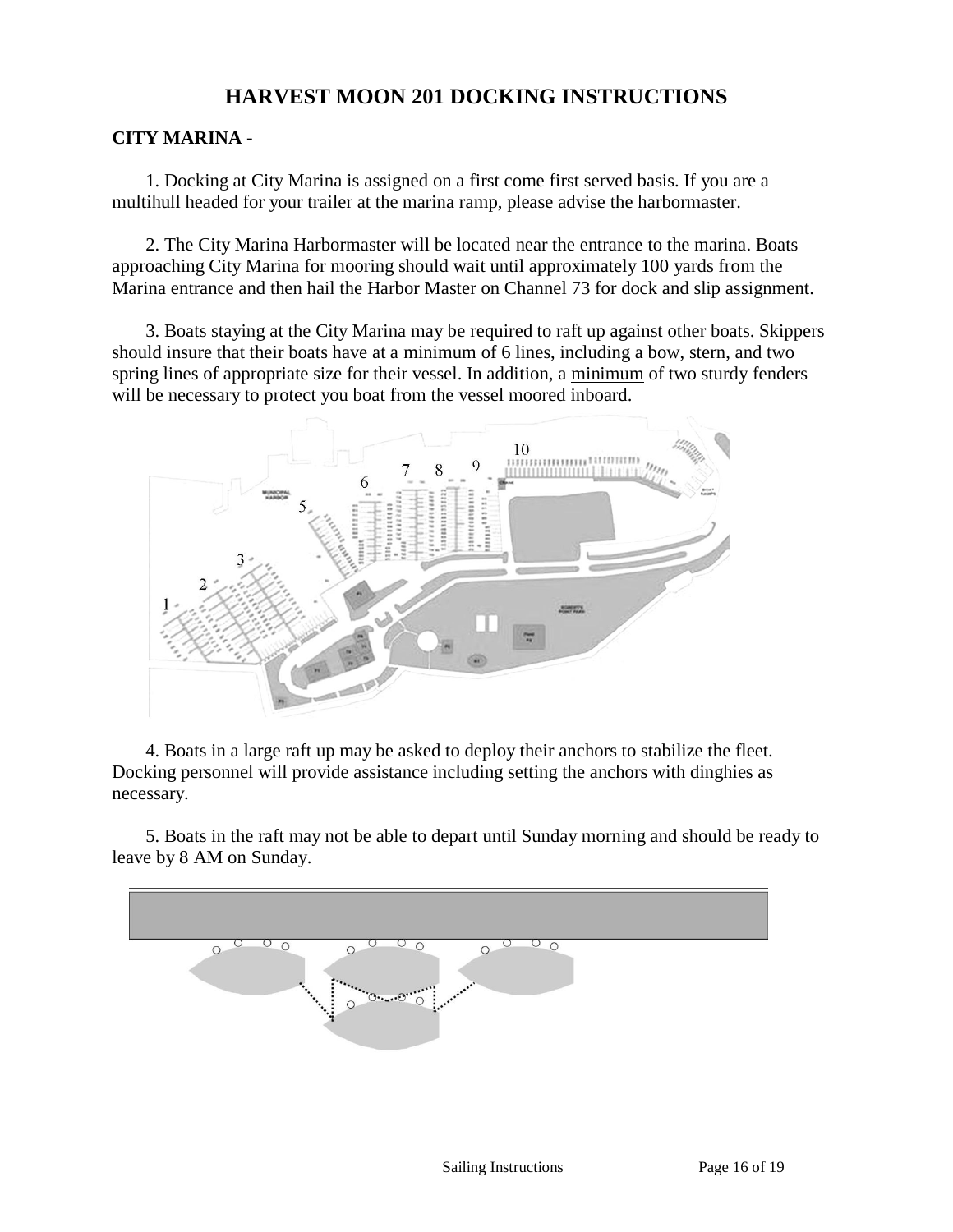#### **ISLAND MOORINGS -**

1. All boats moored at Island Moorings must have reservations. The phone number is 1-888- 749-9030 or 361-749-4100. VHF contact channel is 68.

2. The entrance to Island Moorings is 2.4 miles past the City Marina entrance. Turn left just past channel marker G"7" FL (1) Grn 4 sec

3. Shuttle buses will be provided between Island Moorings and City Marina.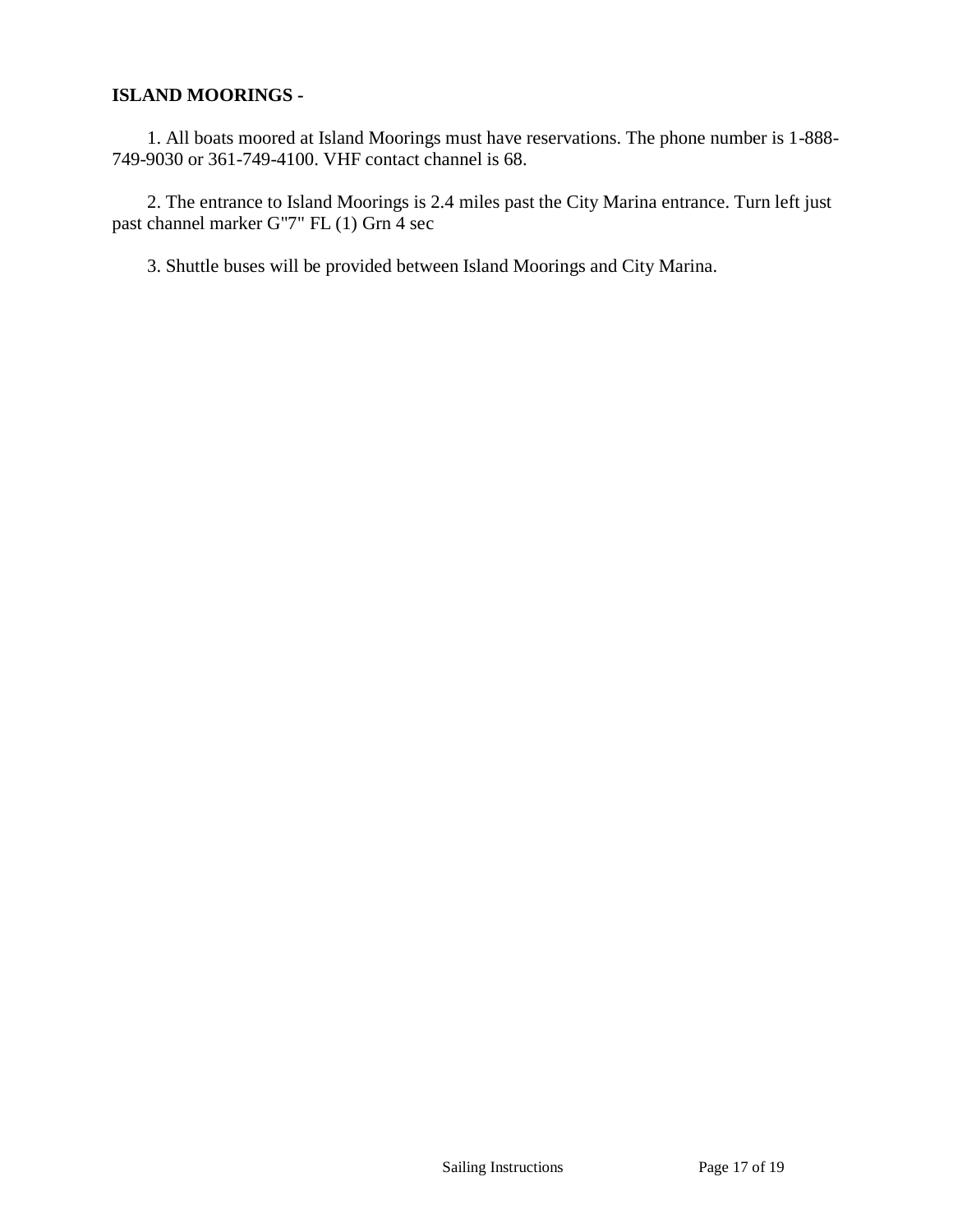# **Sailors for the Sea Clean Regatta Survey**

# *Please complete this form and submit it with your check-in documents in Port Aransas.*

Check the all statements that apply:

- I am aware of the Harvest Moon Regatta® **Sailors for the Sea** Clean Boat Campaign.
- $\Box$  I received re-usable water bottles that were provided in the Skipper's bag.
- $\Box$  I provided a drinking water source on board my boat so that crew could use refillable water containers.
- $\Box$  My crew used the re-usable water bottles
- $\Box$  I registered on-line for the race and had my crew fill out their waivers on line.
- $\Box$  We consciously tried to reduce the amount of paper/plastic used in planning the trip and during the trip.
- $\Box$  During the regatta, we did not discard trash overboard, and after the regatta we will utilize trash recycle bins provided by Lakewood and the Port Aransas Marina.
- $\Box$  I used a biodegradable cleaner to clean my boat.
- $\Box$  I will use the West Marine Blue Bag provided to minimize the need for shopping bags in the future or I will give it to someone else who will use it for its intended purpose.